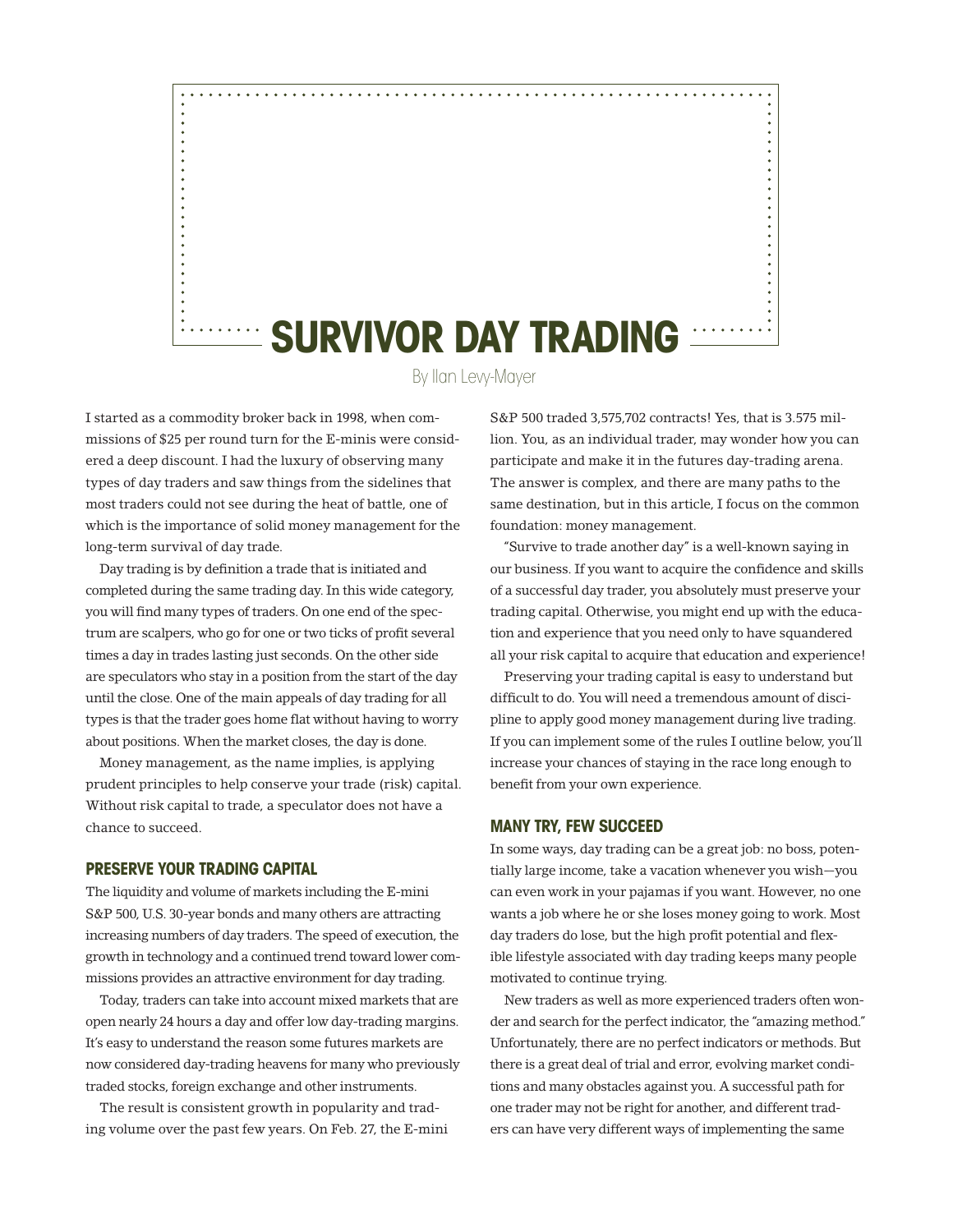strategy, with correspondingly varied results. Experience, risk tolerance, the person's schedule and financial situation, along with other factors can greatly influence trading decisions.

Getting back to what I consider the first step in this long journey: money management. It can and should be applied in graduated steps: first to each trade you take, then to every single trading day (as a day trader) and, finally, to your risk capital in general and account as a whole.

One common, practical solution different traders can implement when it comes to day trading is the principle: Treat your daily profit/loss as you would treat an open trade. As a broker, I sometimes see traders survive in this business, make progress and even attain consistency finding their set ups. Their main downfall is "one bad day" when they give up recent gains, lose a large percentage of their accounts or even lose their entire accounts in one session.

One way to eliminate those disastrous days and give you a better chance for survival is simple. Use daily stop limits, trailing stop losses and daily target profits on your trading capital *every single trading day*.

### **Be Prepared to Lose**

Let's assume, for example, that trader A is day trading with \$10,000 of risk capital. Part of the preparation for trading should involve understanding his trading style, knowing how active a trader he is, and how much, on average, he is willing to risk per trade. Defining these factors will help calculate his daily loss limit, which is the backbone of money management for day traders.

In my view, the daily loss limit should be as important in a trader's mind as the stop loss on an individual trade, if not more so. If you are disciplined enough to set your own daily loss limit and adhere to it carefully, you will give yourself better odds of surviving in the day-trading arena and preventing catastrophic days where you may lose a large portion or all of your account.

If you have been day trading more than a few weeks, I am sure you have experienced that one, terrible day where you look back and ask yourself, "Why didn't I stop trading after I was down X amount of dollars?" or "I cannot believe I made \$500 each day the last three days only to lose \$2,500 today because I could not walk away."

From my experience, you will fare much better in the long run by implementing a daily loss limit. The numbers just work out that way. However, forcing yourself to adhere to your own rules and actually walking away from trading once a daily loss limit is reached is one of the most challenging steps a trader can take. In my eyes, this ability separates traders from gamblers. As a trader, you must accept risk, understand the risk you have accepted and construct your own parameters of

risk, knowing that one single trading day is just a small piece of a much bigger puzzle. I have been assisting clients with day trading online for nine years. I have never witnessed a situation where one single day "made a trader," but I have witnessed many single trading days that destroyed traders.

In the example, trader A, who started the day with \$10,000, should have a daily loss limit (depending on the level of aggressiveness) somewhere between \$700 to \$1,000. (I will provide a specific way to calculate your daily loss limit later.)

## **Take Your Profits**

The next step, now that you have decided on what your daily stop limit should be is to identify which level of profit will trigger breakeven money management. By that, I refer to a level of daily profit that triggers the thought: "I am up X amount today. If, for whatever reason, the rest of my trading today does not go well and my daily profit/loss is back to zero, I should call it a day."

It is my opinion that once a trade reaches a critical level of profit, it should not turn into a losing trade. Aside from the financial implications, the psychological impact of watching a nice profit turn into a loss can spell disaster, as it opens the door to negative psychology that can spin out of control. The same applies to your trading day as a whole. Knowing that you have the mental toughness to walk away from trading if a profitable day reaches the breakeven point will reward you greatly the next trading session.

Going back to the example: Once trader A's \$10,000 starting balance for the day generated a profit of \$500, she should not see her profit/loss for the day turn negative.

Moving on, you should also decide on a certain profit target that is higher than your breakeven point. That level of profit, when and if achieved during the day, should trigger a corresponding trailing stop. Assume that trader A is now up \$1,000 during the trading day and after implementing the new daily risk management strategy, has decided that if he is ever up a \$1,000 during the trading day, his trailing stop is \$500. That means trader A will continue to trade as long as he does not give up more than \$500 from the intraday high mark of profits. If trader A continues to do well and is up \$1,400 for the day, he should not finish the day with less than \$900 in profits. If his profit/loss comes back down to \$900, trader A should flatten positions and call it a day. By implementing this technique, he allows himself to continue trading as long as he does not give up too much of the profit for that day.

#### **Keep Greed in Check**

Last but not least is the profit target. There are a few schools of thought when it comes to daily profit targets. Some say that if a trader is "hot," he or she should continue trading to maximize